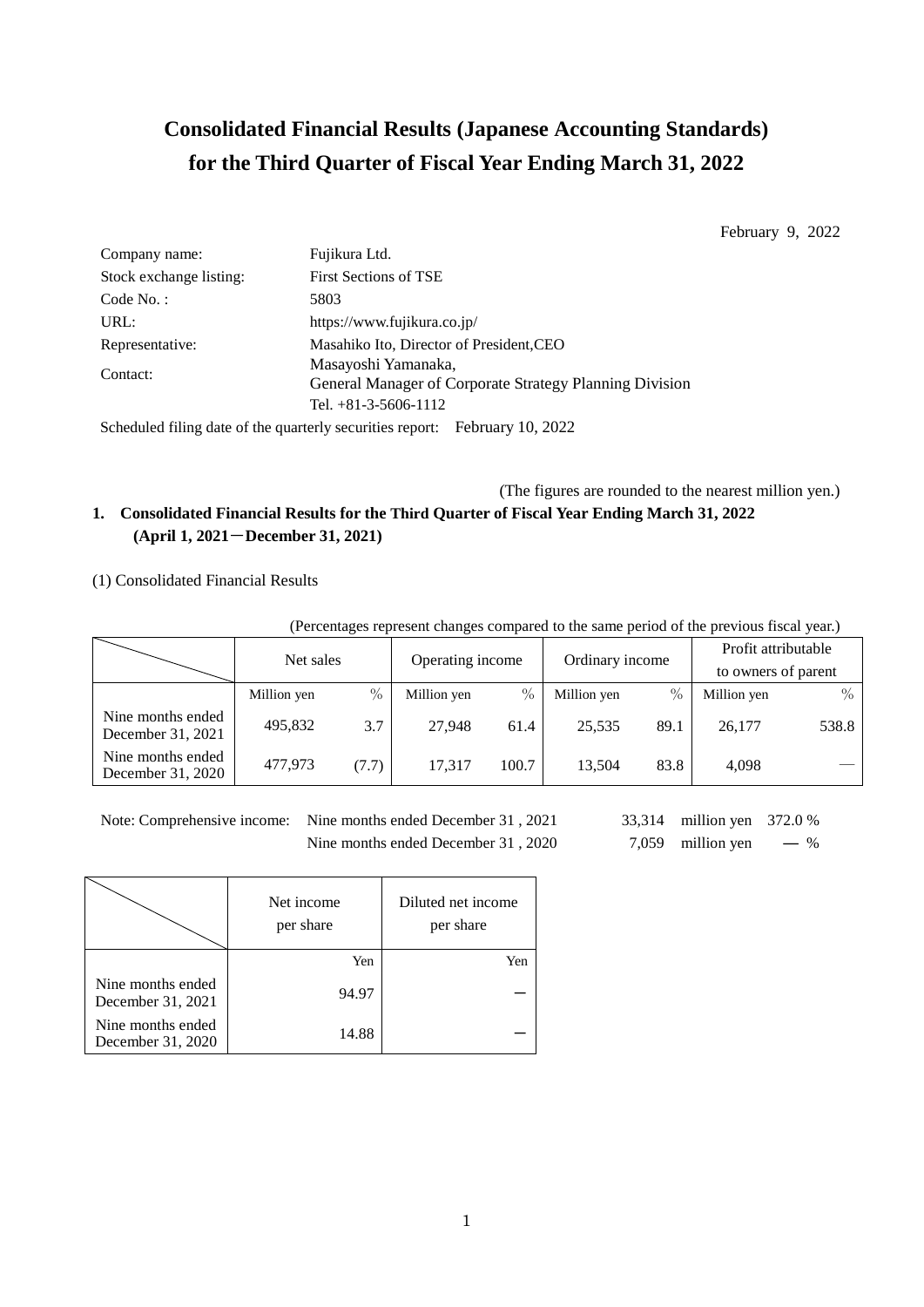### (2) Consolidated Financial Position

|                         | Total assets | Net assets  | Equity ratio  |  |
|-------------------------|--------------|-------------|---------------|--|
|                         | Million yen  | Million yen | $\frac{0}{0}$ |  |
| As of December 31, 2021 | 590,289      | 217,595     | 33.           |  |
| As of March 31, 2021    | 569,124      | 184,483     | 28.6          |  |
|                         |              |             |               |  |

Reference: Shareholders' equity: As of December 31, 2021 195,318 million yen

As of March 31, 2021 162,829 million yen

# **2**.**Dividends Payments**

|                | Dividend per share |             |             |          |          |  |  |  |
|----------------|--------------------|-------------|-------------|----------|----------|--|--|--|
|                | End of             | End of      | End of      | Year-end | Annual   |  |  |  |
|                | 1st quarter        | 2nd quarter | 3rd quarter |          |          |  |  |  |
|                | Yen                | Yen         | Yen         | Yen      | Yen      |  |  |  |
| Year ended     |                    | 0.00        |             | 0.00     | $0.00\,$ |  |  |  |
| March 31, 2021 |                    |             |             |          |          |  |  |  |
| Year ending    |                    | 0.00        |             |          |          |  |  |  |
| March 31, 2022 |                    |             |             |          |          |  |  |  |
| Year ending    |                    |             |             |          |          |  |  |  |
| March 31, 2022 |                    |             |             |          |          |  |  |  |
| (forecast)     |                    |             |             |          |          |  |  |  |

Note: Revisions to dividends payments forecasts disclosed most recently: No

# **3. Consolidated Financial Forecasts for the Fiscal Year Ending March 31, 2022 (April 1, 2021**-**March 31, 2022)**

### (Percentages represent changes compared to the same period of the previous fiscal year.)

|                               | Net sales   |     | Operating income |      | Ordinary income |      | Profit attributable<br>to owners of parent |      | <b>Net</b><br><i>n</i> come<br>per share |
|-------------------------------|-------------|-----|------------------|------|-----------------|------|--------------------------------------------|------|------------------------------------------|
|                               | Million yen | %   | Million yen      | $\%$ | Million yen     | $\%$ | Million yen                                | $\%$ | Yen                                      |
| Year ending<br>March 31, 2022 | 650,500     | 1.1 | 32,000           | 31.0 | 27,500          | 49.6 | 17,000                                     |      | 61.68                                    |

Note: Revisions to financial forecasts disclosed most recently: Yes